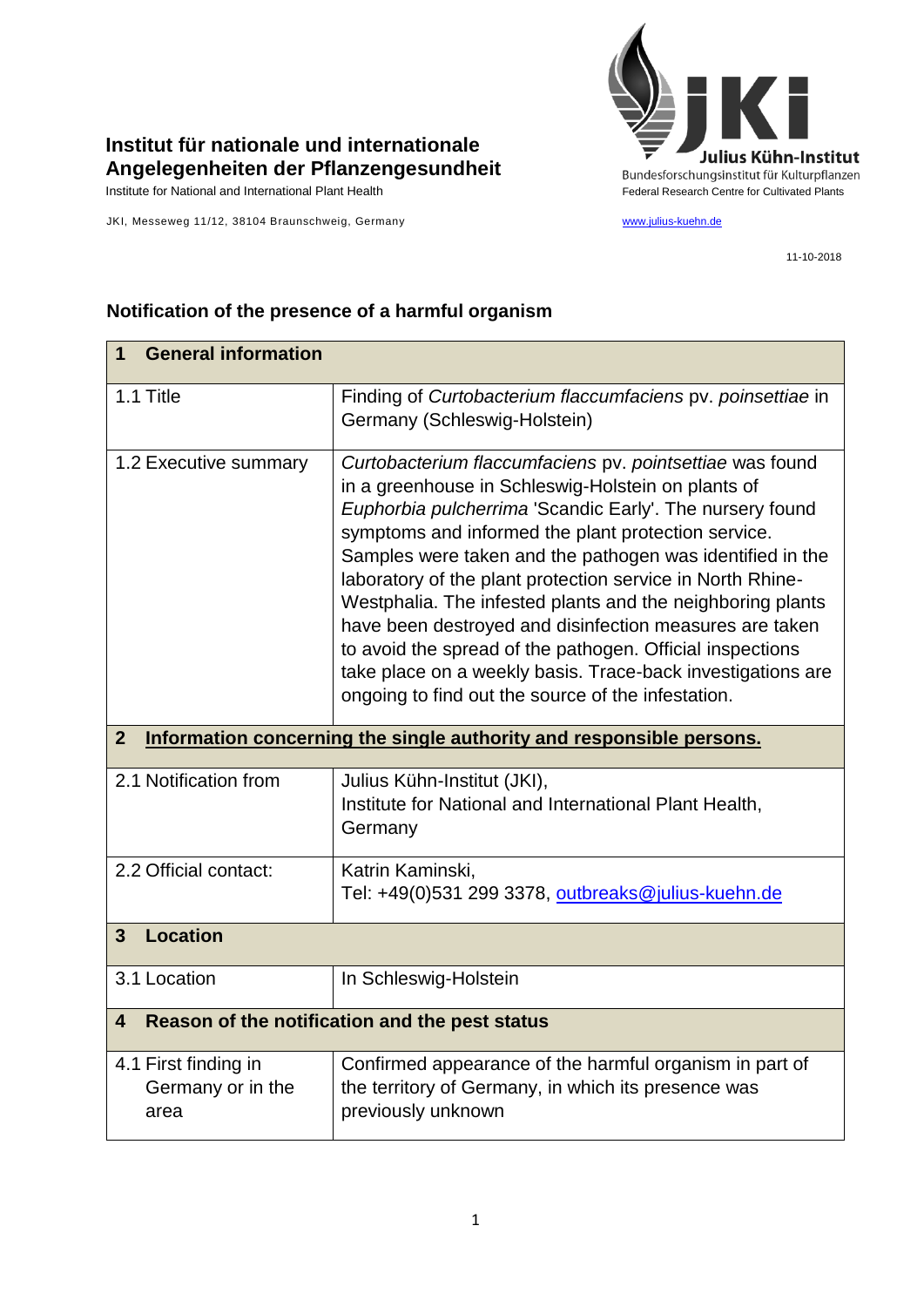| 4.2 Pest status of the area where the<br>harmful organism has been found<br>present, after the official<br>confirmation.              | Transient, actionable, under eradication                                 |  |
|---------------------------------------------------------------------------------------------------------------------------------------|--------------------------------------------------------------------------|--|
| 4.3 Pest status in Germany before the<br>official confirmation of the<br>presence, or suspected presence,<br>of the harmful organism. | Absent, eradicated                                                       |  |
| 4.4 Pest status in Germany after the<br>official confirmation of the<br>presence of the harmful organism.                             | Transient, actionable, under eradication                                 |  |
| Finding, sampling, testing and confirmation of the harmful organism.<br>5                                                             |                                                                          |  |
| 5.1 How the presence or appearance<br>of the harmful organism was<br>found.                                                           | The nursery found symptoms and informed<br>the plant protection service. |  |
| 5.2 Date of finding:                                                                                                                  | 28-08-2018                                                               |  |
| 5.3 Sampling for laboratory analysis.                                                                                                 | 28-08-2018                                                               |  |
| 5.4 Name and address of the<br>Laboratory                                                                                             | Landwirtschaftkammer NRW                                                 |  |
| 5.5 Date of official confirmation of the<br>harmful organism's identity.                                                              | 25-09-2018                                                               |  |
| Infested area, and the severity and source of the outbreak in that area.<br>6                                                         |                                                                          |  |
| 6.1 Size and delimitation of the<br>infested area.                                                                                    | 200 plants                                                               |  |
| 6.2 Characteristics of the infested<br>area and its vicinity.                                                                         | Physically closed conditions: greenhouse                                 |  |
| 6.3 Infested plant(s), plant product(s)<br>and other object(s).                                                                       | Euphorbia pulcherrima                                                    |  |
| 6.4 Severity of the outbreak.                                                                                                         | The infested plants showed significant<br>damage.                        |  |
| 6.5 Source of the outbreak                                                                                                            | Trace-back investigations are ongoing.                                   |  |
| <b>Official phytosanitary measures.</b><br>$\mathbf{7}$                                                                               |                                                                          |  |